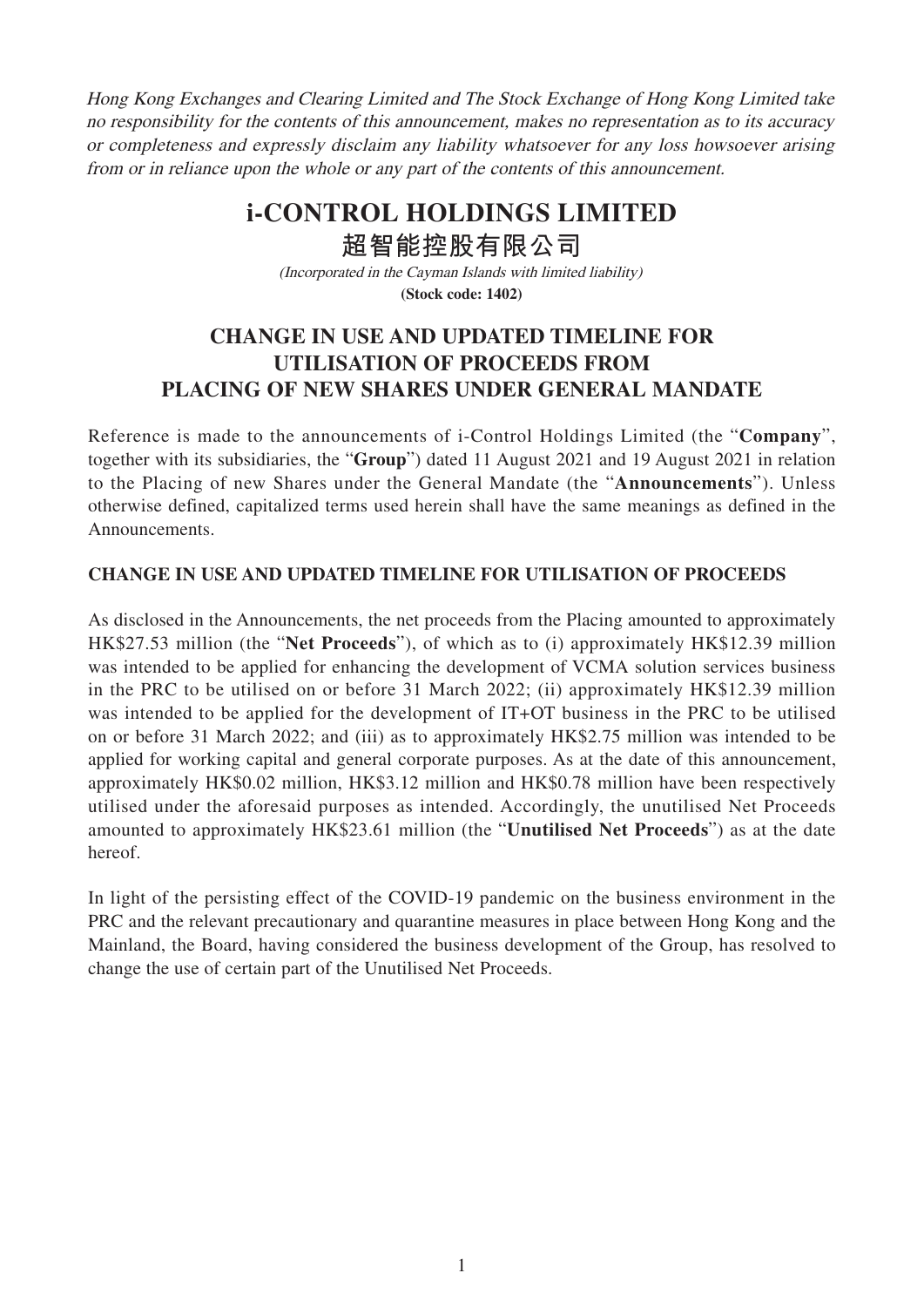Set out below is a breakdown of the utilisation of the Net Proceeds up to the date of this announcement and the proposed change of use of the Unutilised Net Proceeds:

|                                                               | Planned use of<br><b>Net Proceeds</b><br>as stated in the<br><b>Announcements</b><br>(HK\$' million) | Actual use of<br><b>Net Proceeds</b><br>up to the<br>date of this<br>announcement<br>(HK\$' million) | <b>Amount of</b><br><b>Unutilised Net</b><br>Proceeds as at<br>the date of this<br>announcement<br>(HK\$' million) | Proposed<br>change of use<br>of the Unutilised<br><b>Net Proceeds</b><br>(HK\$' million) | <b>Revised</b><br>allocation of the<br><b>Unutilised Net</b><br>Proceeds as<br>resolved on<br>the date of this<br>announcement<br>(HK\$' million) | <b>Expected timeline</b><br>for utilising<br>the Unutilised<br><b>Net Proceeds</b> |
|---------------------------------------------------------------|------------------------------------------------------------------------------------------------------|------------------------------------------------------------------------------------------------------|--------------------------------------------------------------------------------------------------------------------|------------------------------------------------------------------------------------------|---------------------------------------------------------------------------------------------------------------------------------------------------|------------------------------------------------------------------------------------|
| Enhancing the development of<br><b>VCMA</b> solution services |                                                                                                      |                                                                                                      |                                                                                                                    |                                                                                          |                                                                                                                                                   | on or before                                                                       |
| business in the PRC                                           | 12.39                                                                                                | 0.02                                                                                                 | 12.37                                                                                                              | (8.58)                                                                                   | 3.79                                                                                                                                              | 31 March 2023                                                                      |
| Development of IT+OT                                          |                                                                                                      |                                                                                                      |                                                                                                                    |                                                                                          |                                                                                                                                                   | on or before                                                                       |
| business in the PRC                                           | 12.39                                                                                                | 3.12                                                                                                 | 9.27                                                                                                               |                                                                                          | 9.27                                                                                                                                              | 31 March 2022                                                                      |
| Working capital and<br>general corporate purposes             | 2.75                                                                                                 | 0.78                                                                                                 | 1.97                                                                                                               |                                                                                          | 1.97                                                                                                                                              | N/A                                                                                |
| Capital contribution to<br>Changzhou Guoyun                   |                                                                                                      |                                                                                                      |                                                                                                                    |                                                                                          |                                                                                                                                                   | on or before                                                                       |
| (as defined hereinbelow)                                      | N/A                                                                                                  | N/A                                                                                                  | N/A                                                                                                                | 8.58                                                                                     | 8.58                                                                                                                                              | 31 January 2022                                                                    |
| Total:                                                        | 27.53                                                                                                | 3.92                                                                                                 | 23.61                                                                                                              | N/A                                                                                      | 23.61                                                                                                                                             | N/A                                                                                |

In respect of the Unutilised Net Proceeds allocated for enhancing the development of VCMA solution services business in the PRC (after the revised allocation as set out above), the expected timeframe for utilisation is extended from on or before 31 March 2022 to on or before 31 March 2023 in view of the uncertainty brought about by the continuing COVID-19 pandemic.

## **REASONS FOR AND BENEFITS OF THE CHANGE IN USE OF PROCEEDS**

The precautionary and quarantine measures in relation to cross border travel between Hong Kong and the Mainland had adversely affected the Group's intended plan of setting up a new office and staff recruitment in Guangdong province of the PRC. The Unutilised Net Proceeds allocated for enhancing the development of VCMA solution services business in the PRC therefore remained idle.